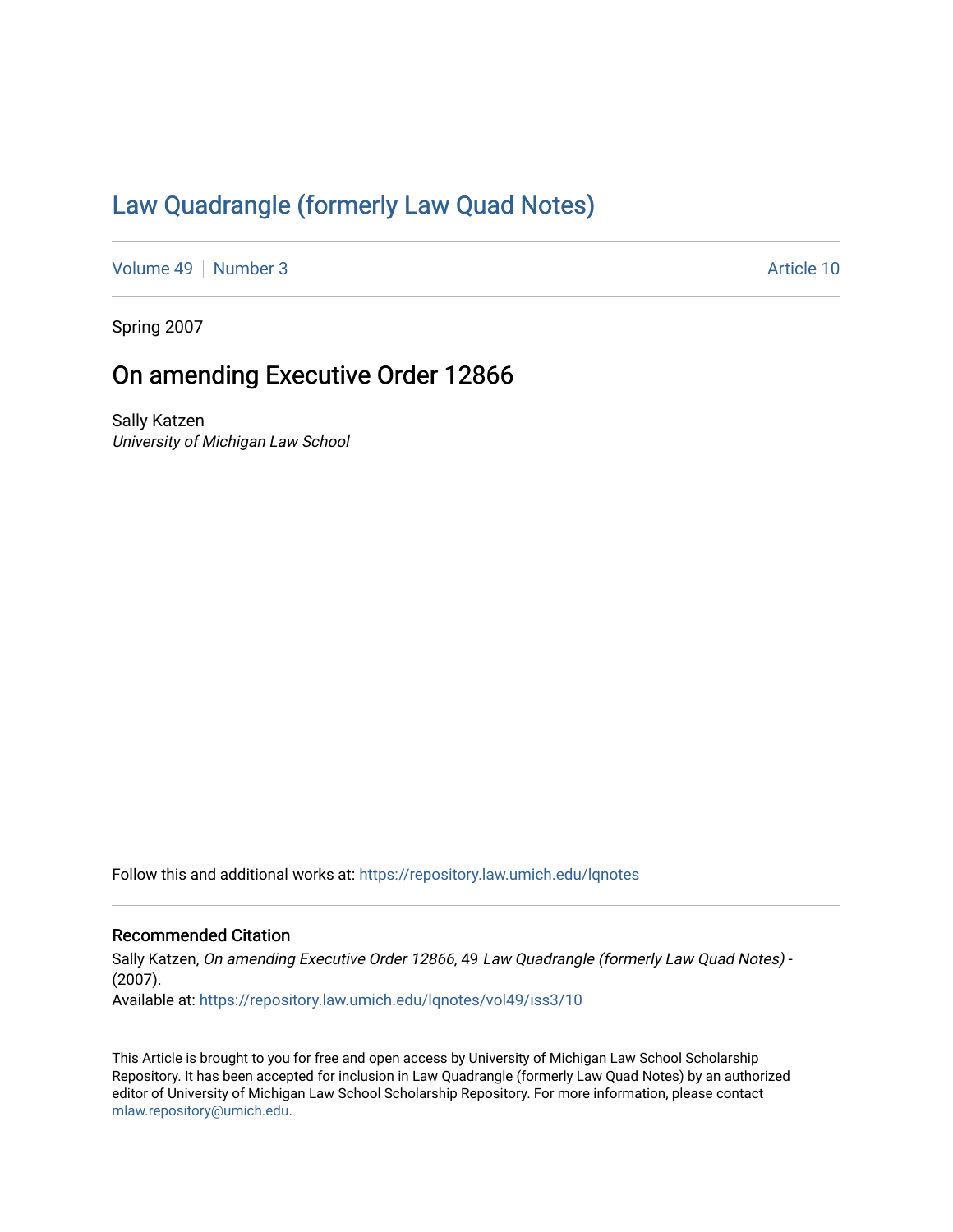# On amending Executive Order 12866: Good governance or regulatory usurpation?

#### **by Sally Katzen**

The following essay is based on testimony delivered February 13 before the House Judiciary Subcommittee on Commercial and Administrative Law and the House Science and Technology Subcommittee on Investigation and Oversight.

During the last six years, there has been a slow but steady change in the process by which regulations are developed and issued—specifically, in the balance of authority between the federal regulatory agencies and the Office of Management and Budget. Recently, the Bush Administration has again restricted agency discretion and made it more difficult for the federal agencies to do the job that Congress has delegated to them. The implications of these changes for administrative law and regulatory practice are very significant.

On January 18, 2007, the Bush Administration released two documents. One was expected; the other was not. While I disagree with several of the choices made in the "Final Bulletin for Good Guidance Practices," I recognize that a case can be made that there is a need for such a bulletin. On the other hand, there is no apparent need for Executive Order 13422, further amending Executive Order 12866. Regrettably, none of the plausible explanations for its issuance is at all convincing. As I discuss below, there are at least three aspects of the new executive order that warrant attention:

v the way it was done—without any consultation or explanation;

• the context in which it was done—coming on the heels of OMB's imposing [of] multiple mandates/requirements on the agencies when they are developing regulations; and

v the effect it will have and the message it sends to the agencies—it will be even more difficult for agencies to do their jobs because regulations are disfavored in this administration.

To put the most recent executive order in perspective, a little history may be helpful. The first steps towards centralized review of rulemaking were taken in the 1970s by Presidents Nixon, Ford, and Carter, each of whom had an ad hoc process for selectively reviewing agency rulemakings: President Nixon's was called the Quality of Life Review; President Ford's was focused on the agency's Inflationary Impact Analysis that

accompanied the proposed regulation; and President Carter's was through the Regulatory Analysis Review Group. Those rulemakings that were considered significant were reviewed by an inter-agency group, which then contributed their critiques (often strongly influenced by economists) to the rulemaking record.

In 1981, President Reagan took a significant additional step in issuing Executive Order 12291. That order formalized a process that called for the review of all executive branch agency rulemakings—at the initial and the final stages—under specified standards for approval. The office that President Reagan chose to conduct the review was the Office of Information and Regulatory Affairs (OIRA), established by the Congress for other purposes under the Paperwork Reduction Act of 1980. Unless OIRA approved the draft notice of proposed rulemaking and the draft final rule, the agency could not issue its regulation.

Executive Order 12291 was highly controversial, provoking three principal complaints. One was that the executive order was unabashedly intended to bring about regulatory *relief*—not reform—relief for the business community from the burdens of regulation. Second, the order placed enormous reliance on (and reflected unequivocal faith in) cost/benefit analysis, with an emphasis on the cost side of the equation. Third, the process was, by design, not transparent; indeed, the mantra was "leave no fingerprints," with the result that disfavored regulations were sent to OMB and disappeared into a big black hole. The critics of Executive Order 12291, including the then Democratic majority members of Congress, expressed serious and deep concerns about the executive order, raising separation of powers arguments, the perceived bias against regulations, and the lack of openness and accountability of the process.

When President Clinton took office and I was confirmed by the Senate as the Administrator of OIRA, my first assignment

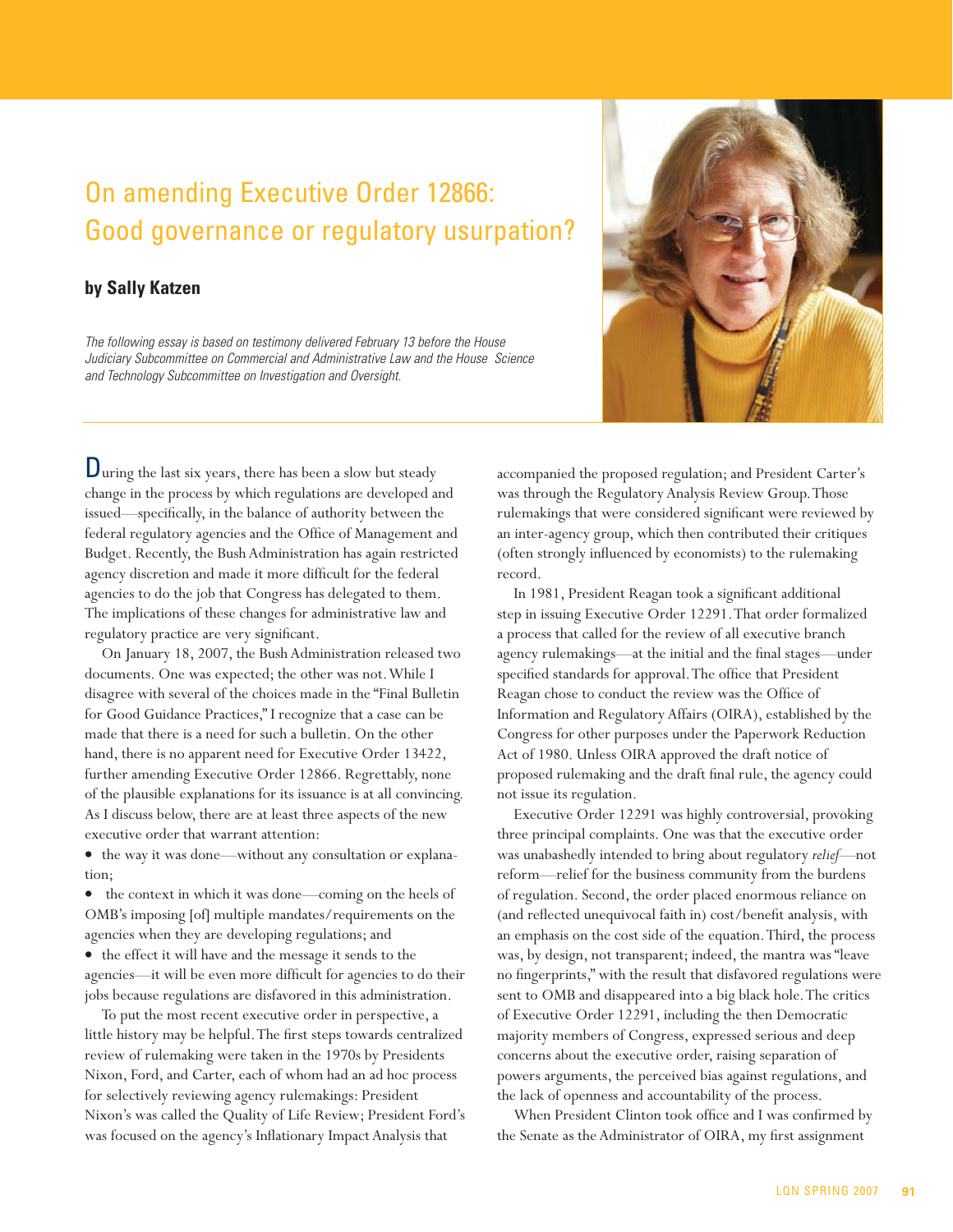was to evaluate Executive Order 12291 in light of the 12 years of experience under Presidents Reagan and Bush, and help draft a new executive order that would preserve the strengths of the previous executive order but correct the flaws that had made the process so controversial. President Clinton would retain centralized review of executive branch agency rulemakings, but the *development* and the *tone* of the executive order he would sign (Executive Order 12866) was to be very different.

I was told that Executive Order 12291 was drafted in the White House (Boyden Gray and Jim Miller take credit for the document) and presented, after President Reagan had signed it, as a fait accompli to the agencies. The protests from the agencies were declared moot. We took a different route, consulting and sharing drafts with the agencies, public interest groups, industry groups, Congressional staffers, and state and local government representatives. When all their comments were considered and changes made to the working draft, we again consulted and shared our new drafts with all the groups, and again took comments. More changes were made, and where comments were not accepted, we explained the basis for our decisions.

The tenor of Executive Order 12866 was also quite different from Executive Order 12291. As noted above, Executive Order 12866 retained centralized review of rulemakings, but also reaffirmed the primacy of the agencies to which Congress had delegated the authority to regulate (Preamble). Executive Order 12866 also limited OIRA review to "significant regulations"—those with a likely substantial effect on the economy, on the environment, on public health or safety, etc. or those raising novel policy issues (Section 6(b)(1))—leaving to the agencies the responsibility for carrying out the principles of the executive order on the vast majority (roughly 85 percent) of their regulations.

Executive Order 12866 continued to require agencies to assess the consequences of their proposals and to quantify and monetize both the costs and the benefits to the extent feasible. (Section 1(a)) But it explicitly recognized that some costs and some benefits cannot be quantified or monetized but are "nevertheless essential to consider" (Section 1(a)). I believe it was Einstein who had a sign in his office at Princeton to the effect that "not everything that can be counted counts, and not everything that counts can be counted."

While Executive Order 12291 required agencies to set their regulatory priorities "taking into account the conditions of the particular industries affected by the regulations [and] the condition of the national economy" (Section 2 (e)), Executive

Order 12866 instructed agencies to consider "the degree and nature of the risks posed by various substances and activities within its jurisdiction" (Section  $1(b)(4)$ ), and it added to the list of relevant considerations for determining if a proposed regulation qualified as "significant" not only an adverse effect on the economy or a sector of the economy, but also "productivity, competition, jobs, the environment, public health or safety or State, local, or tribal governments or communities" (Section  $3(f)$ ).

There were other significant differences between Executive Order 12291 and Executive Order 12866, including those relating to the timeliness of review and the transparency of the process, but for present purposes, the key to the difference was that President Clinton was focused on a process for better decision-making and hence better decisions and not a codification of a regulatory philosophy or ideology. Centralized review was seen as a valid exercise of presidential authority, facilitating political accountability (the president takes the credit and gets the blame for what his agencies decide) and to enhance regulatory efficacy (that is, decisions that take into account the multitude of disciplines and the multitude of perspectives that can and should be brought to bear in solving problems in our complex and interdependent society). But whatever one's view of centralized review of agency rulemakings, Executive Order 12866 was—on its face and by intent—a charter for good government, without any predetermination of outcomes. The neutrality of the process was essential. President Clinton

## But whatever one's view of centralized review of agency rulemakings, Executive Order 12866 was—on its face and by intent a charter for good government . . .

viewed regulations as perhaps the "single most critical . . . vehicle to achieve his domestic policy goals" (Kagan, 114 *Harvard Law Review* 2245, 2281-82 [2001]), and he spoke often of the salutary effects of regulations on the nation's quality of life and how regulations were part of the solution to perceived problems. But the executive order was not skewed to achieve a pro-regulatory result. The regulations would be debated on their merits, not preordained by the process through which they were developed and issued.

When George W. Bush became President in January 2001,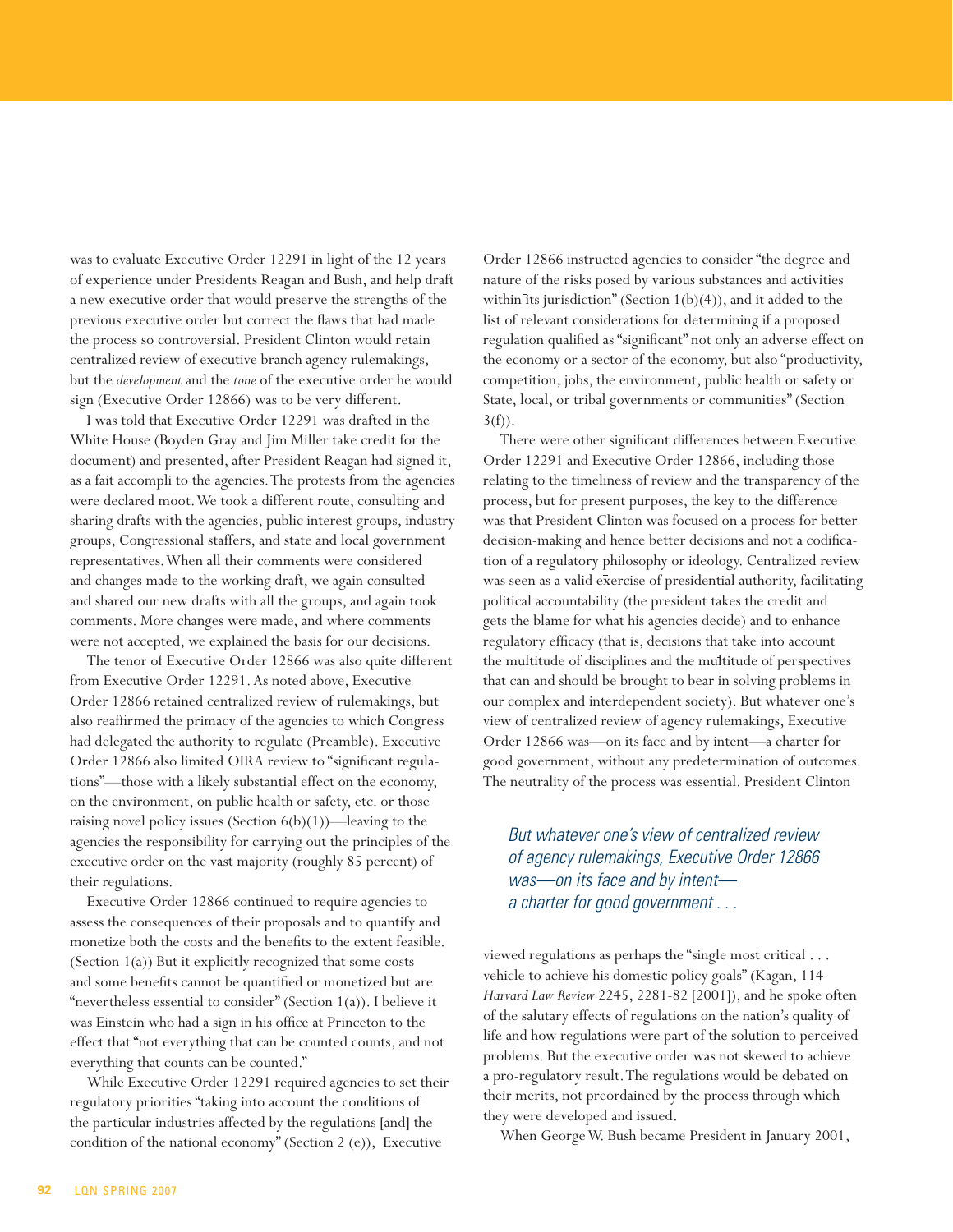his philosophy was decidedly anti-regulatory. I know that his advisors considered whether to change Executive Order 12866 and they concluded that it was not necessary to accomplish their agenda. Indeed, President Bush's OMB director instructed the agencies to scrupulously adhere to the principles and procedures of Executive Order 12866 and its implementing guidelines (OMB M-01-23, June 19, 2001). The only changes to the executive order came two years into President Bush's first term, and the changes were limited to transferring the roles assigned to the Vice President to the chief of staff or the OMB director (Executive Order 13258).

Almost five years later, President Bush signed Executive Order 13422, further amending Executive Order 12866. So far as I am aware, there was no consultation and no explanation of the problems under the existing executive order that prompted these amendments, or whether the amendments would have a salutary effect on whatever problems existed, or whether the amendments would have unintended consequences that should be considered. Press statements issued after the fact do not make for good government.

Second, the new executive order comes in the course of a steady and unwavering effort to consolidate authority in OMB and further restrict agency autonomy and discretion. On

## . . . there was no consultation and no explanation of the problems under the existing executive order that prompted these amendments . . .

February 22, 2002, OMB issued its Information Quality Act (IQA) Guidelines (67 *Federal Register* 8452). The IQA itself was three paragraphs attached to a more than 700-page Treasury and General Government Appropriations Act for Fiscal Year 2001, with no hearings, no floor debate, and no committee reports. Its objective was "to ensure the quality, objectivity, utility, and integrity of information disseminated to the public." OMB took up the assignment with a vigor and determination that was remarkable. OMB's government-wide guidelines created a new construct: Now, there would be "information" and "influential information" and different (more stringent standards) would apply to the higher tiers. OMB also required the agencies to issue their own guidelines (subject to OMB approval); establish administrative mechanisms allowing people or entities to seek the correction of information they believe does not comply

with these guidelines; and report periodically to OMB on the number and nature of these complaints. The U.S. Chamber of Commerce thought this "would have a revolutionary impact on the regulatory process"—keeping the agencies from relying on data that industry thought was questionable.

Then came OMB's Proposed Draft Peer Review Standards for Regulatory Science (August 29, 2003), in which OMB attempted to establish uniform government-wide standards for peer review of scientific information used in the regulatory process. Peer review is generally considered the gold standard for scientists. Yet leading scientific organizations were highly critical of what OMB was trying to do and how it was doing it, and they were joined by citizen advocacy groups and former government officials. They argued that the proposed standards were unduly prescriptive, unbalanced (in favor of industry), and introduced a new layer of OMB review of scientific or technical studies used in developing regulations. The reaction was so strong and so adverse that OMB substantially revised its draft Bulletin to make it appreciably less prescriptive and restrictive, and in fact OMB resubmitted it in draft form for further comments before finalizing the revised Bulletin.

On March 2, 2004, OMB replaced a 1996 "best practices" memorandum with Circular A-4, setting forth instructions for the federal agencies to follow in developing the regulatory analyses that accompany significant draft notices of proposed rulemaking and draft final rules. The Circular, almost 50-pages single spaced, includes a detailed discussion of the dos and don'ts of virtually every aspect of the documentation that is needed to justify a regulatory proposal. While the term "guidance" is used, agencies that depart from the terms of the Circular do so at their peril (or more precisely, at the peril of their regulatory proposal).

Then came the OMB Proposed Risk Assessment Bulletin (January 9, 2006), providing technical guidance for risk assessments produced by the federal government. There were six standards specified for all risk assessments and a seventh standard, consisting of five parts, for risk assessments related to regulatory analysis. In addition, using the terminology from the IQA Guidance, OMB laid out special standards for "Influential Risk Assessments" relating to reproducibility, comparisons with other results, presentation of numerical estimates, characterizing uncertainty, characterizing results, characterizing variability, characterizing human health effects, discussing scientific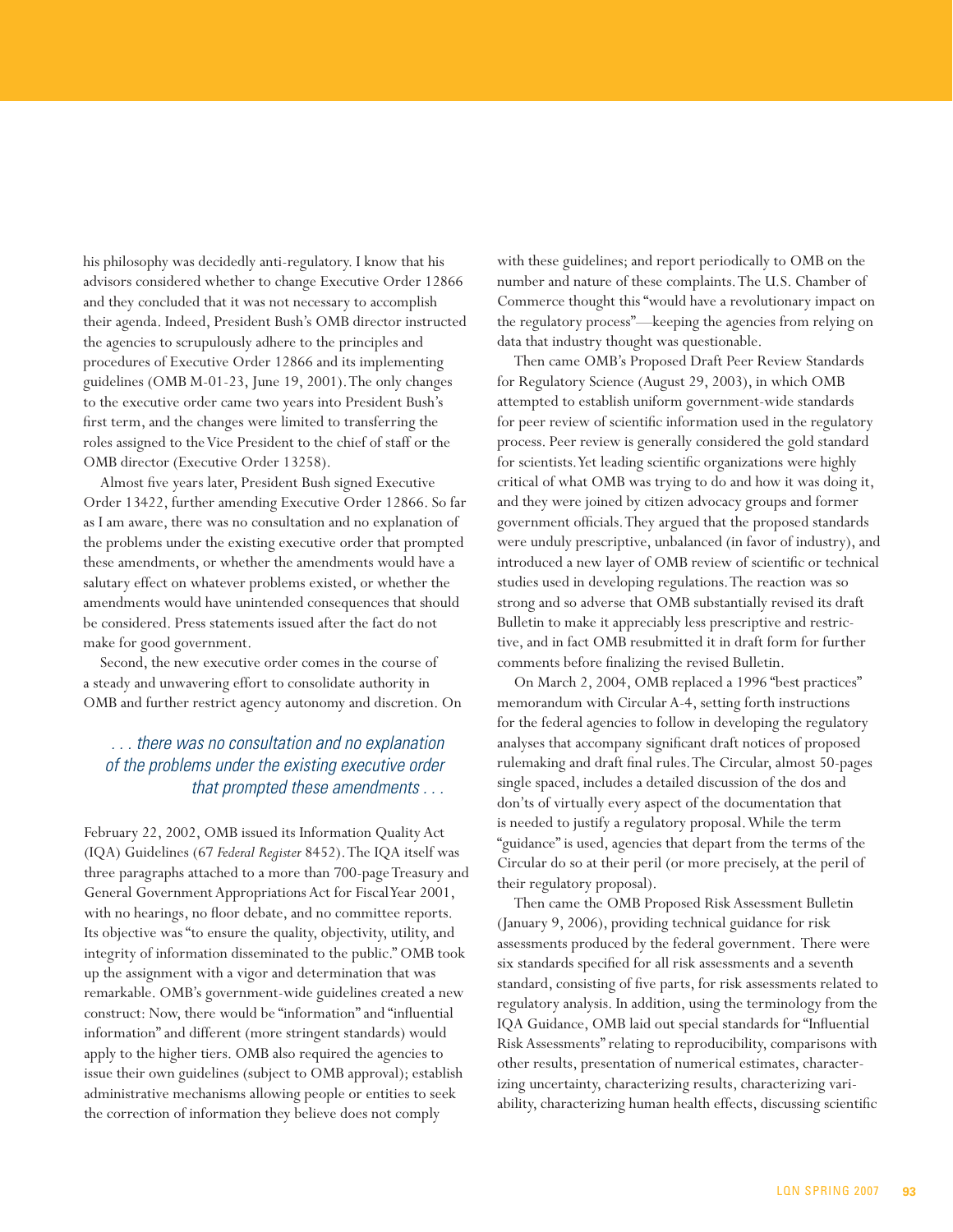literature, and addressing significant comments. Agency comments raised a number of very specific problems and such general concerns as that OMB was inappropriately intervening into the scientific underpinnings of regulatory proposals. OMB asked the National Academies of Scientists (NAS) to comment on the draft Bulletin. The NAS panel (on which I served) found the Bulletin "fundamentally flawed" and recommended that it be withdrawn.

Then, on January 18, 2007, OMB issued its final bulletin on "Agency Good Guidance Practices." Agencies are increasingly using guidance documents to inform the public and to provide direction to their staff regarding agency policy on the interpretation or enforcement of their regulations. While guidance documents—by definition—do *not* have the force and effect of law, this trend has sparked concern by commentators, including scholars and the courts. In response, the bulletin sets forth the policies and procedures agencies must follow for the "development, issuance, and use" of such documents. It calls for internal agency review and increased public participation—all to the good. In addition, however, the bulletin also imposes specified "standard elements" for significant guidance documents; provides instructions as to the organization of agency websites containing significant guidance documents; requires agencies to develop procedures (and designate an agency official/office) so that the public can complain about significant guidance documents and seek their modification or rescission; and extends OIRA review to include significant guidance documents. I do not believe it is an overstatement to say that the effect of the bulletin is to convert significant guidance documents into legislative rules, subject to all the requirements of Section 553 of the Administrative Procedure Act, even though the terms of that section explicitly exempt guidance documents from its scope. To the extent that the bulletin makes the issuance of guidance documents much more burdensome and time consuming for the agencies, it will undoubtedly result in a decrease of their use. That may well have unintended unfortunate consequences, because regulated entities often ask for, and appreciate receiving, clarification of their responsibilities under the law, as well as protection from haphazard enforcement of the law, by agency staff. This is quite a record. While each step can be justified as helping to produce better regulatory decisions, the cumulative effect is overwhelming. Requirements are piled on requirements, which are

piled on requirements that the agencies must satisfy before they can issue regulations (and now, significant guidance documents) that Congress authorized (indeed, often instructed) them to issue. And OMB has not requested, nor has the Congress in recent years appropriated, additional resources for the agencies to carry out OMB's ever increasing demands. As agencies must do more with less, the result is that fewer regulations can be issued—which is exactly what the business community has been calling on this administration to do.

It is in this context that Executive Order 13422, further amending Executive Order 12866, is released. Until the bulletin on guidance documents, OIRA extended its influence

. . . may well have unintended unfortunate consequences, because regulated entities often ask for, and appreciate receiving, clarification of their responsibilities under the law, as well as protection from haphazard enforcement of the law, . . .

throughout the Executive Branch without any amendments to Executive Order 12866. As detailed above, OMB issued circulars and bulletins covering a wide variety of subjects, virtually all of which were quite prescriptive (and often quite burdensome) in nature. OMB circulars and bulletins do not have the same status as an executive order, but they are treated as if they did by the federal agencies. Why then did OMB draft and the President sign Executive Order 13422?

One indication of a possible answer is that while Executive Order 13422 in effect codifies the bulletin on guidance documents, it does not pick up and codify the earlier pronouncements on data quality, peer review, regulatory impact analyses, or even risk assessment principles. It may be that it was thought necessary to amend Executive Order 12866 for guidance documents because Executive Order 12866 was written to apply *only* where the agencies undertook regulatory actions that had the force and effect of law. But it is unlikely that the agencies would balk at submitting significant guidance documents to OIRA if there were an OMB bulletin instructing them to do so, and since neither executive orders nor circulars or bulletins are judicially reviewable, it is also unlikely that anyone could successfully challenge in court an agency's decision to submit a significant guidance document to OIRA.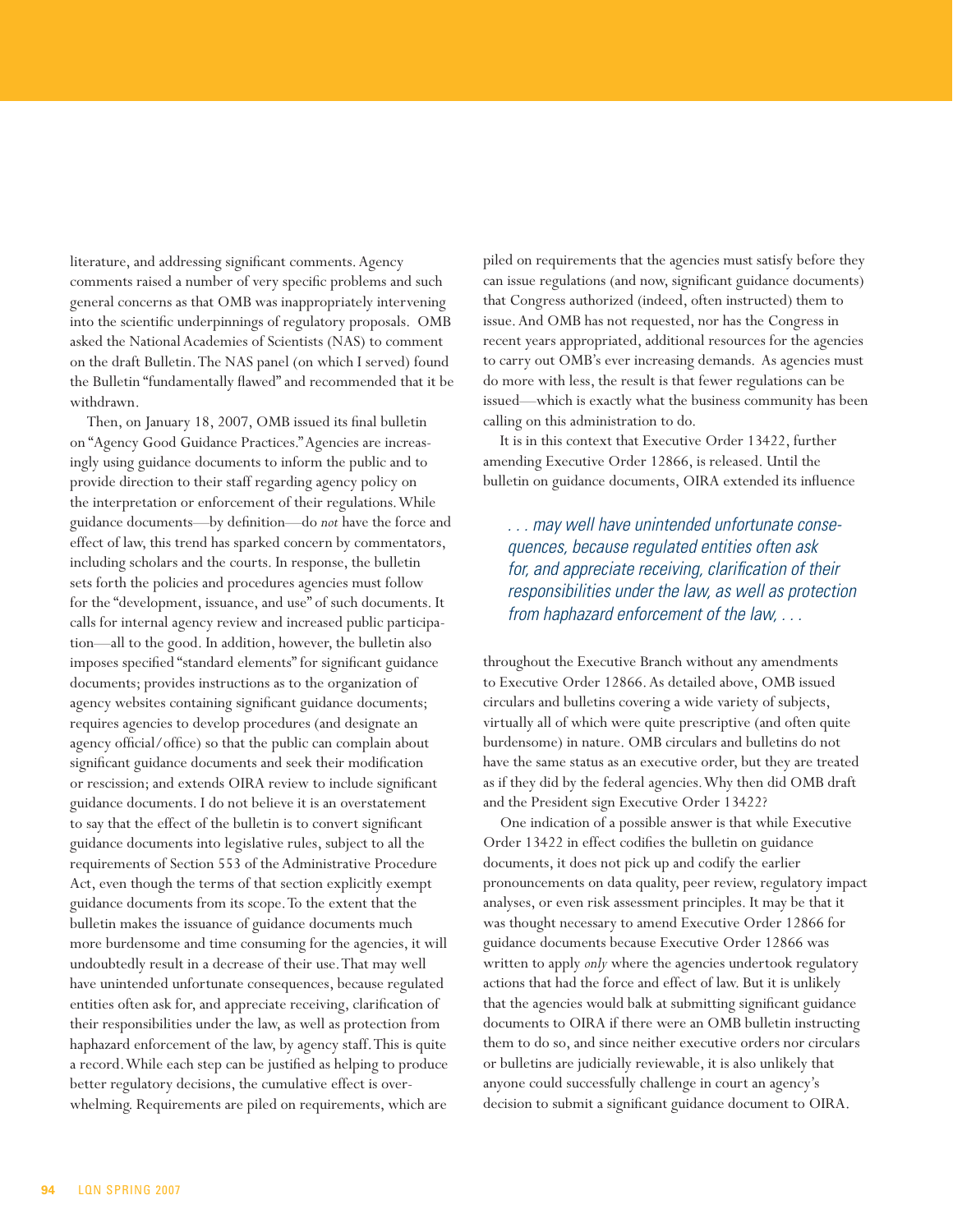Perhaps more revealing of the reason(s) for Executive Order 13422 is that the changes are not limited to guidance documents but go beyond what has been done in the past. First, Executive Order 12866 had established as the first principle of regulation that:

**"Each agency shall identify the problem that it intends to address (including, where applicable, the failure of private markets or public institutions that warrant new agency action) as well as assess the significance of that problem."**

Executive Order 13422 amends Executive Order 12866 to state instead:

**"Each agency shall identify** *in writing* **the** *specific market failure* **(such as externalities, market power, lack of information) or other specific problem that it intends to address (including, where applicable, the failures of public institutions) that warrant new agency action, as well as assess the significance of that problem,** *to enable assessment of whether any new regulation is warranted.***"**

By giving special emphasis to market failures as the source of a problem warranting a new regulation, the administration is saying that not all problems are equally deserving of attention; those caused by market failures are in a favored class and possibly the only class warranting new regulations. This could be read as a throwback to the "market-can-cure-almostanything" approach, which is the litany of opponents of regulation; in fact, history has proven them wrong—there are many

#### Now, there is an explicit politicalization of the process . . . and most significantly, no accountability.

areas of our society where there are serious social or economic problems—e.g., civil rights—that are not caused by market failures and that can be ameliorated by regulation. Second, the new executive order amends Section 4 of Executive Order 12866, which relates to the regulatory planning process and specifically references the Unified Regulatory Agenda prepared annually to inform the public about the various proposals under consideration at the agencies. The original executive order instructed each agency to also prepare a regulatory plan that identifies the most important regulatory actions that the agency reasonably expects to issue in proposed or final form in that fiscal year. Section 4, unlike the rest of the executive

order, applies not only to executive branch agencies, but also to independent regulatory commissions, such as the Securities and Exchange Commission, the Federal Communications Commission, the Federal Trade Commission, and the Federal Reserve Board. It is not without significance that the new executive order uses Section 4 to impose an additional restraint on the agencies:

#### **"Unless specifically authorized by the head of the agency, no rulemaking shall commence nor be included on the plan without the approval of the agency's regulatory policy office . . ."**

This language should be read in conjunction with an amendment to Section  $6(a)(2)$  that specifies that the agency's regulatory policy officer must be "one of the agency's presidential appointees." Executive Order 12866 had provided that the agency head was to designate the agency's regulatory policy officer, with the only condition that the designee was to report to the agency head. The original executive order further provided that the regulatory policy officer was to "be involved at every stage of the regulatory process . . ."—in other words, a hands-on job. Now, there is an explicit politicalization of the process; a "sign-off," not a hands-on, assignment; and, most significantly, no accountability. The newly appointed officer is not required to be subject to Senate confirmation, nor is the person required to report to a Senate-confirmed appointee.

The other changes to Section 4 are also troubling. As amended, the agencies must now include with the regulatory plan the:

#### **"agency's best estimate of the combined aggregate costs and benefits of all its regulations planned for that calendar year . . ."**

Very few would dispute that the regulatory plan has been notoriously unreliable as an indicator of what an agency is likely to accomplish in any given time frame; it is not unusual for regulations that are not included in the plan to be issued should circumstances warrant, nor is it unusual for regulations included in the plan with specific dates for various milestones to languish year after year without getting any closer to final form. In any event, the requirement to aggregate the costs and benefits of all the regulations included in the plan for that year is very curious. We know that costs and benefits can be estimated (at least within a range) at the notice stage because the agency will have settled on one or more options for its proposal. But to try to estimate either costs or benefits before there is any notice, that is, before the agency has made even tentative